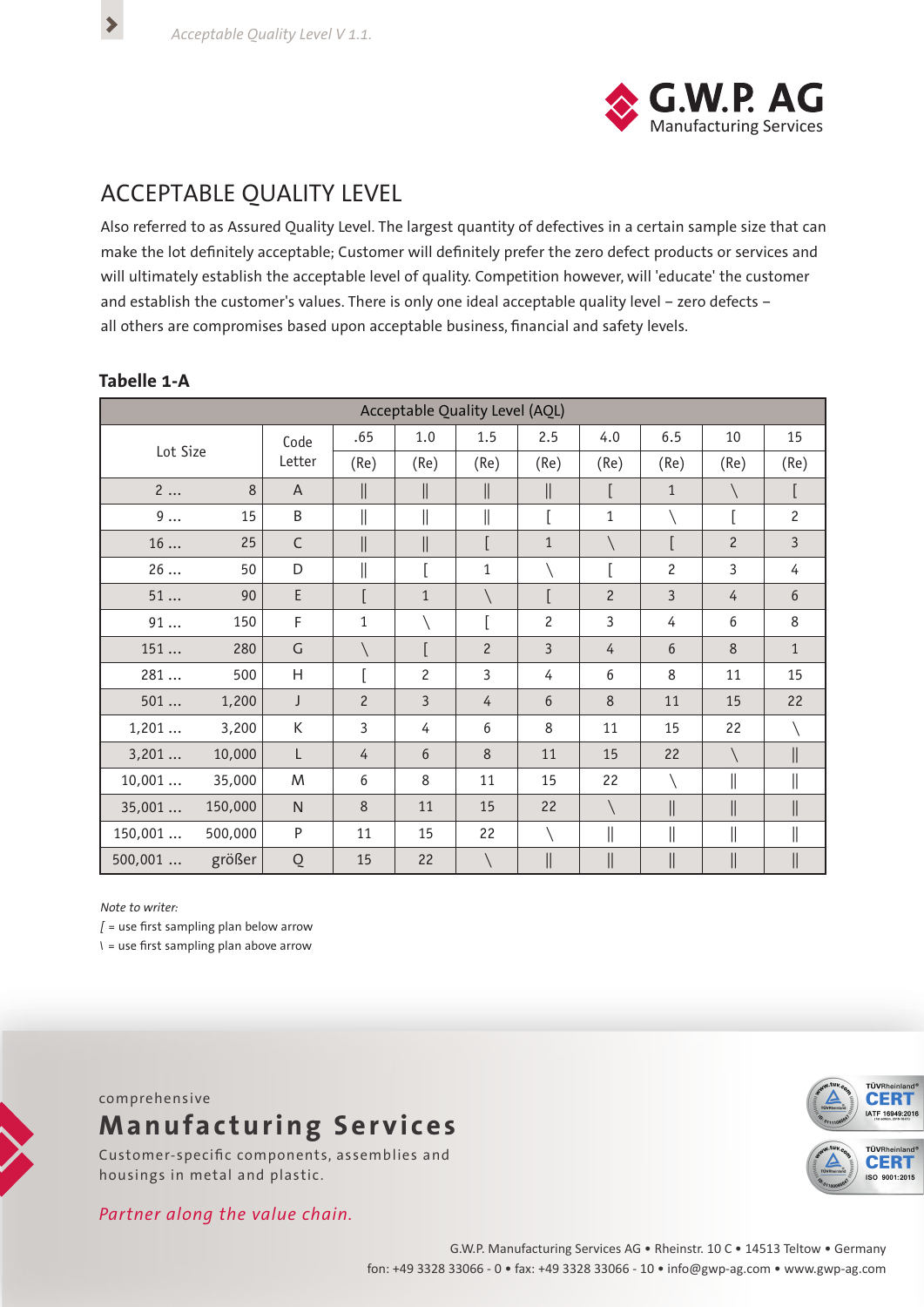

# ACCEPTABLE QUALITY LEVEL

| Acceptable Quality Level (AQL) |         |                |                 |                |                |                |                |                |                |                |
|--------------------------------|---------|----------------|-----------------|----------------|----------------|----------------|----------------|----------------|----------------|----------------|
| Lot Size                       |         | Code<br>Letter | .65             | 1.0            | 1.5            | 2.5            | 4.0            | 6.5            | 10             | 15             |
|                                |         |                | (Re)            | (Re)           | (Re)           | (Re)           | (Re)           | (Re)           | (Re)           | (Re)           |
| 2                              | 8       | A              | $\mathop{  }$   | $\parallel$    | $\vert \vert$  | $\mathop{  }$  | $\mid \mid$    |                | $\mathop{  }$  | $\mid \mid$    |
| 9                              | 15      | B              | $\mathop{  }$   | $\parallel$    | $\vert \vert$  | $\mathop{  }$  |                | $\mathbf{1}$   | $\mathop{  }$  |                |
| $16$                           | 25      | $\mathsf C$    | $\mathsf{II}$   | $\vert \vert$  | $\vert \vert$  |                | $\mathbf{1}$   | $\vert \vert$  |                | $\overline{c}$ |
| 26                             | 50      | D              | $\left \right $ | $\parallel$    |                | 1              | $\parallel$    |                | $\overline{c}$ | 3              |
| $51$                           | 90      | E              | $\vert\vert$    |                | $\mathbf{1}$   | $\mathop{  }$  |                | $\overline{c}$ | 3              | 4              |
| 91                             | 150     | F              |                 | $\mathbf{1}$   | $\parallel$    | $\overline{[}$ | $\overline{c}$ | 3              | 4              | 6              |
| 151                            | 280     | G              | $\mathbf{1}$    | $\vert \vert$  |                | $\overline{c}$ | $\overline{3}$ | $\overline{4}$ | 6              | $\overline{9}$ |
| 281                            | 500     | $\sf H$        | $\mathbb{I}$    | ſ              | $\overline{c}$ | 3              | 4              | 6              | 9              | 13             |
| 501                            | 1,200   | J              |                 | $\overline{c}$ | $\overline{3}$ | $\overline{4}$ | 6              | $\overline{9}$ | 13             | 19             |
| 1,201                          | 3,200   | К              | $\overline{c}$  | 3              | 4              | 6              | 9              | 13             | 19             |                |
| 3,201                          | 10,000  | L              | $\overline{3}$  | 4              | 6              | 9              | 13             | 19             |                | $\mathcal{I}$  |
| 10,001                         | 35,000  | M              | 4               | 6              | 9              | 13             | 19             |                | II             | $\mathop{  }$  |
| 35,001                         | 150,000 | $\mathsf{N}$   | 6               | 9              | 13             | 19             |                | $\mathsf{  }$  | $\mathop{  }$  | $\vert\vert$   |
| 150,001                        | 500,000 | ${\sf P}$      | 9               | 13             | 19             | $\setminus$    | $\mathsf{I}$   | $\parallel$    | 11             | $\parallel$    |
| $500,001$                      | größer  | $\mathbf 0$    | 13              | 19             |                | $\vert \vert$  | $\vert \vert$  | $\mid \mid$    | $\vert \vert$  | $\mid \mid$    |

#### **Tabelle 1-B**

*Note to writer:*

*[* = use first sampling plan below arrow

*\* = use first sampling plan above arrow

comprehensive **Manufacturing Services**

Customer-specific components, assemblies and housings in metal and plastic.

*Partner along the value chain.*